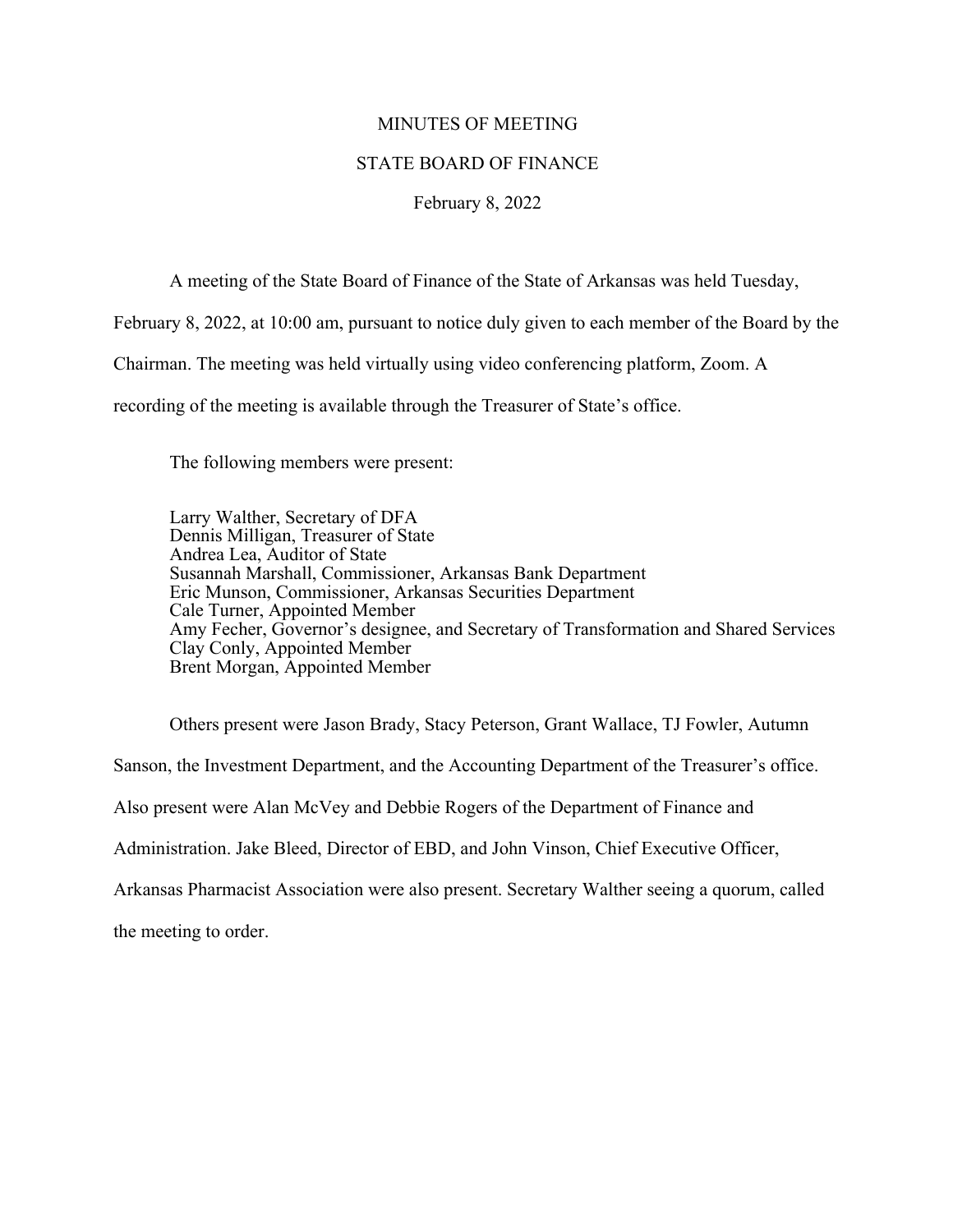Mr. Walther asked for approval of the minutes of the meeting held on Tuesday, November 16, 2021. A motion to approve the minutes was made by Commissioner Munson and seconded by Secretary Fecher. All members were in favor.

Chairman Walther recognized Treasurer Milligan to present the 2nd quarter of fiscal year 2022 Investment Operations and Returns. Treasurer Milligan reviewed both the short term, and long term revenue and earnings of the Treasury. He stated that the quarter's performance generated the fulfillment of \$20MM commitment to the Arkansas Highway Transfer Fund. Treasurer Milligan additionally reported that the Treasury had exceeded the target book return set by the State Board of Finance, which was .7 to .8%, by earning 0.839%. Treasurer Milligan continued by briefly reviewing variables that would affect the fixed income market for the remainder of the year. Seeing no questions from the board, Mr. Walther asked for a motion to accept the presentation. Commissioner Marshall made a motion to accept the presentation and it was seconded by Auditor Lea. All members were in favor. [00:03:35-00:10:03, Zoom recording]

Mr. Walther, addressing quarterly business, made a motion that no funds were available for deposit into the State Board of Finance certificate of deposit program for the succeeding quarter of fiscal year 2022, April 1, 2022 through June 30, 2022. The motion was seconded by Commissioner Marshall. All members were in favor.

Mr. Walther next made a motion that the Board direct the Treasurer of State to purchase warrants for the succeeding quarter of fiscal year 2022, April 1, 2022 through June 30, 2022 pursuant to Act 1088 of 2013, and to keep reasonable amounts in demand deposit accounts and money markets during the next quarter for the transactions of the day-to-day activities of the State. The motion was seconded by Secretary Fecher and all members were in favor. [00:10:03- 00:11:44, Zoom recording]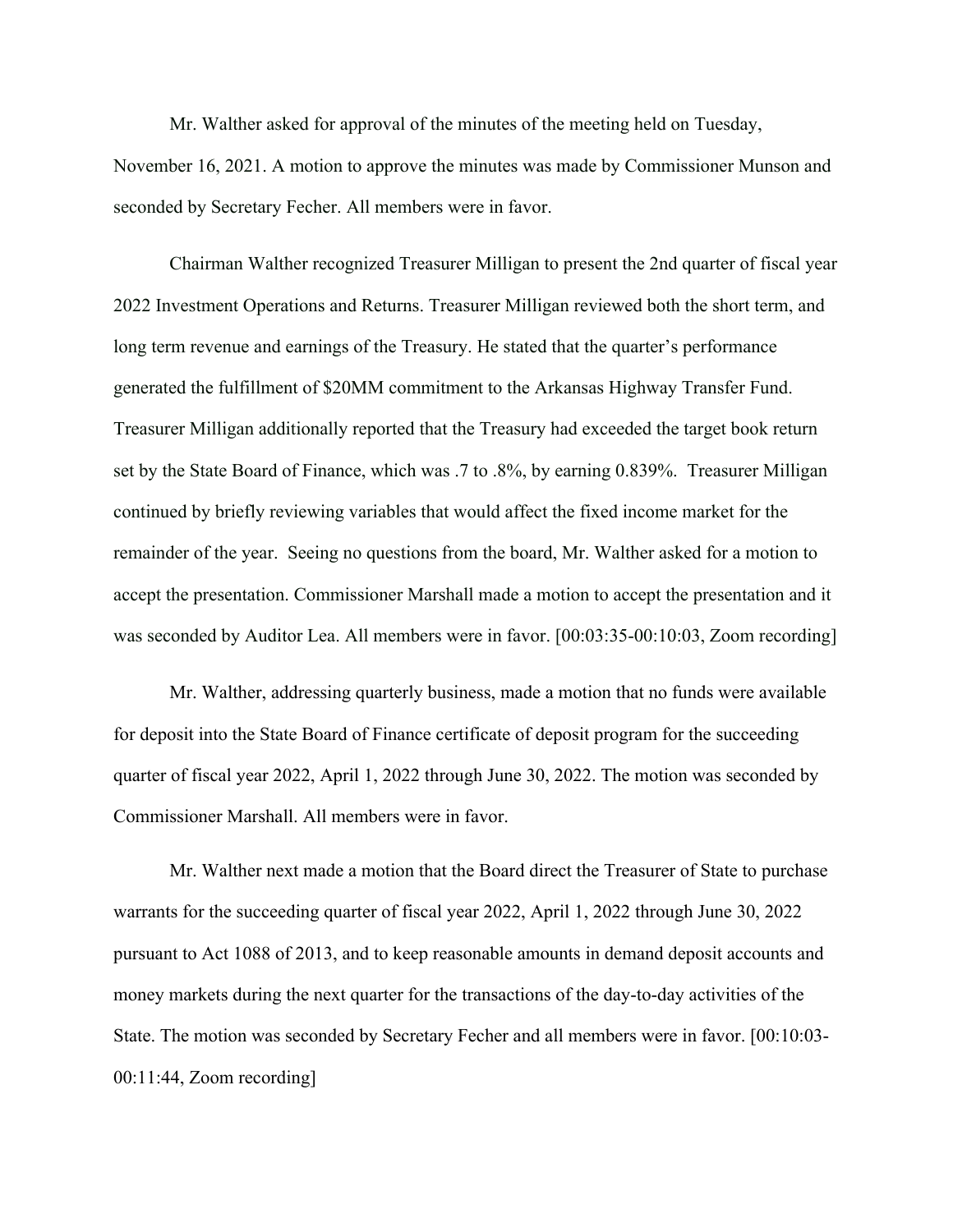Chairman Walther then recognized Mr. Steven Kilgore, Treasury Director of Investment Accounting, and Mr. Robert Romanik, Treasury Senior Investment Manager. Mr. Kilgore and Mr. Romanik reviewed the second quarter total book return and made recommendations to the board regarding the total book return for the third quarter of fiscal year 2022. The recommendation brought before the board was a target range of 0.85-0.95%. A motion was made to accept the recommendation by Auditor Lea and seconded by Mr. Turner. All members were in favor. [00:11:45-00:15:08, Zoom recording]

Mr. Walther next recognized Mr. Romanik to present information regarding new brokers and firms that would need board approval to be added to the Approved Broker List for the State Treasury. The firms to be approved were Academy Securities and Great Pacific Securities. Commissioner Marshall made a motion to approve the additional firms, and Commissioner Munson seconded the motion. All members were in favor. [00:15:09-00:20:00, Zoom recording]

Secretary Walther then recognized Mr. Grant Wallace, Chief Deputy Treasurer, and Mr. TJ Fowler, Treasury Legal Counsel, to present recommended changes in the State Board of Finance Investment Policy and the Money Management Trust Policy. Mr. Fowler explained that many changes to the policies were to conform to the newly enacted Code of Arkansas Rules style guide. The subsequent changes were regarding rating language for investments and maturity limits of certain investment types. Mr. Fowler also stated that Commissioner Marshall recommended that the board review these policies annually regardless of whether changes had been made. A motion was made by Commissioner Marshall to accept the changes for the State Board of Finance Investment Policy. Secretary Fecher seconded the motion. All members were in favor. Additionally, a motion was made by Commissioner Marshall to accept the changes to the Money Management Trust Policy. Mr. Turner seconded the motion. All members were in favor. [00:20:00-00:37:32, Zoom recording]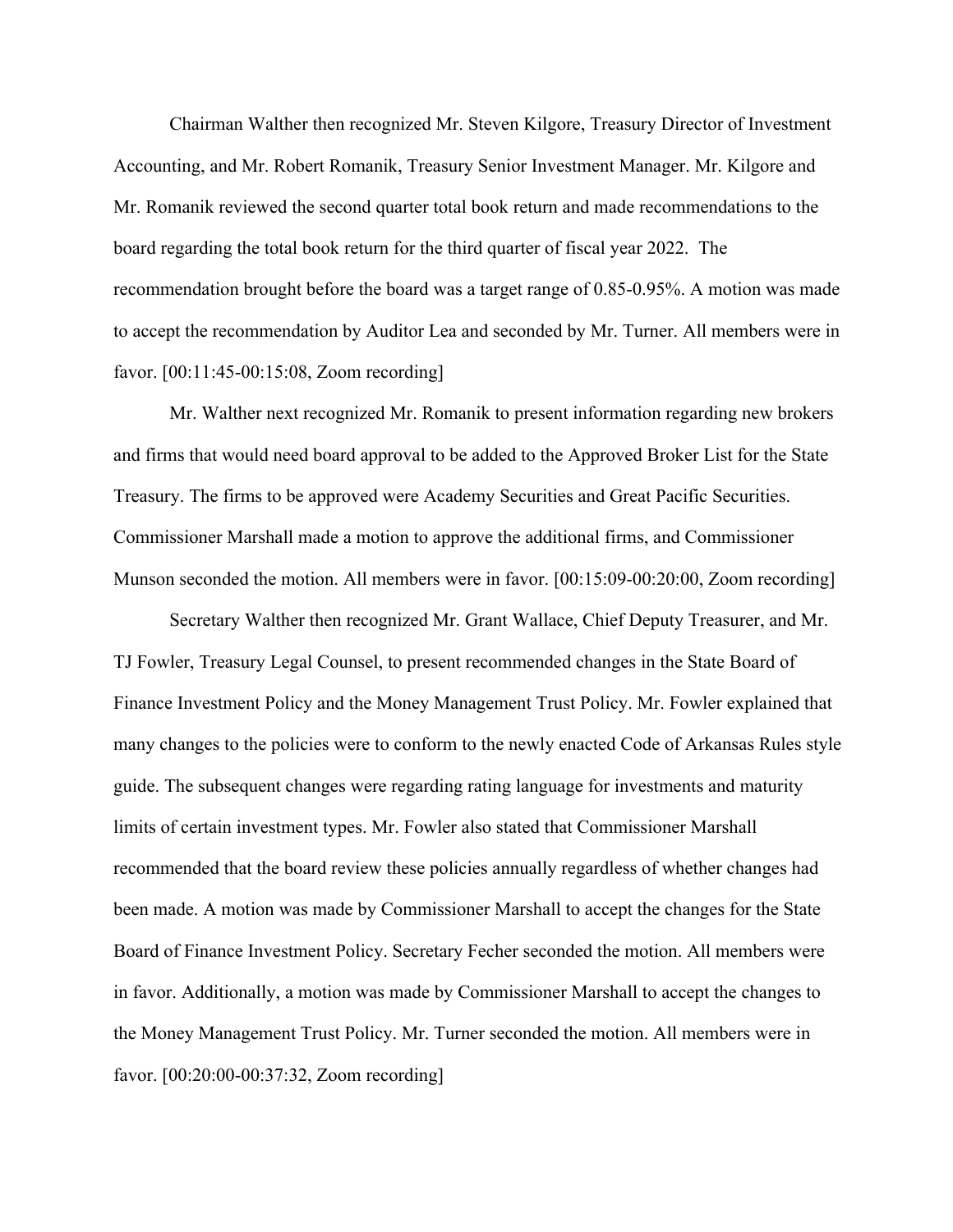Mr. Walther then recognized Mrs. Autumn Sanson, Chief Compliance Officer, to present the compliance report. Mrs. Sanson reported that she had been working to identify different risk factors in the State Treasury, and ways to address those risks internally. After concluding, Auditor Lea recommended that the role of Compliance Officer find a common association that would provide accreditation and continuing education courses to provide guidance and instruction going forward. A motion was made by Mr. Morgan to accept the Compliance update and the motion was seconded by Mr. Turner. All members were in favor. [00:37:33-00:42:35, Zoom recording]

Mr. Walther, concluding business with regards to Treasury, moved on to Employee Benefit Division reports by acknowledging Mr. Jake Bleed, Director of EBD. Mr. Bleed started by discussing proposed legislation which would affect the operation of the Employee Benefit Division and the State Board of Finance. This legislation touched on governance structure and designated the State Board of Finance as the governing board. It also provided advisory boards by which analytics and substantive information be disseminated and then be presented to the State Board of Finance for final approval. Additionally, proposed legislation included funding resources and funding triggers which would keep the reserve fund at a designated level. Next, Mr. Bleed presented the Drug Utilization and Evaluation report and the recommendations of drugs for consideration. A motion was made by Secretary Fecher to approve the report and recommendations stated in the report. Commissioner Marshall seconded the motion. All members were in favor. [00:42:36-01:01:20, Zoom recording]

Mr. Walther again recognized Mr. Bleed to discuss the Memorandum of Understanding submitted to EBD by Legislative Research with regards to the Segal Group, Inc. This memorandum advocates that EBD work with the Segal Group, Inc. on recommendations including procurement of a Medicare Advantage Plan to service retirees, and a new contract for a